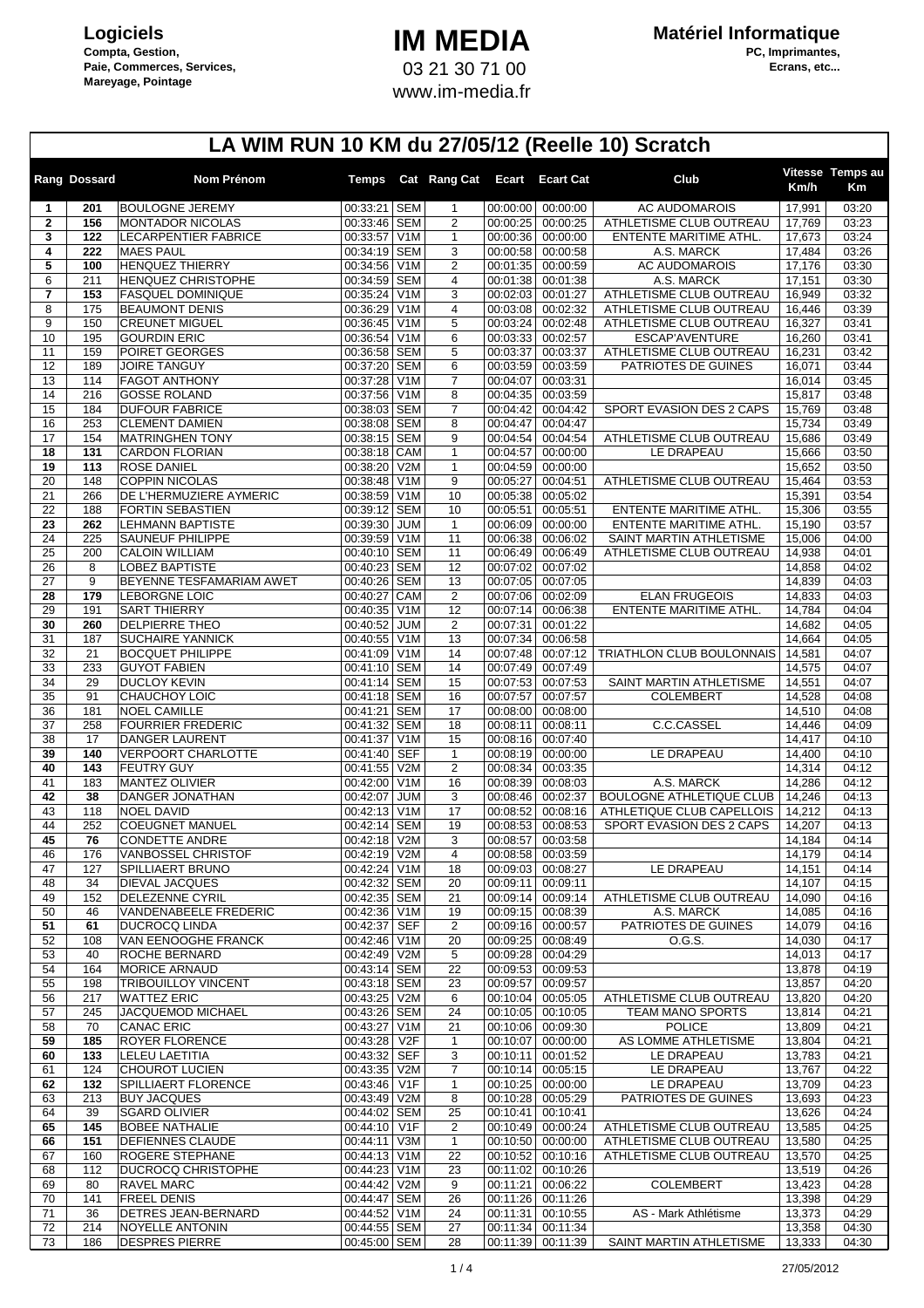## **IM MEDIA** 03 21 30 71 00 www.im-media.fr

|            | Rang Dossard   | Nom Prénom                                      |                              |                 | Temps Cat Rang Cat Ecart |                      | <b>Ecart Cat</b>     | Club                      | Km/h             | Vitesse Temps au<br>Кm |
|------------|----------------|-------------------------------------------------|------------------------------|-----------------|--------------------------|----------------------|----------------------|---------------------------|------------------|------------------------|
| 74         | 194            | RONZEAUD SEBASTIEN                              | 00:45:10 SEM                 |                 | 29                       | 00:11:49             | 00:11:49             |                           | 13,284           | 04:31                  |
| 75         | 128            | <b>GRASSELLI SABRINA</b>                        | 00:45:11                     | <b>SEF</b>      | $\overline{4}$           | 00:11:50             | 00:03:31             | LE DRAPEAU                | 13,279           | 04:31                  |
| 76         | 246            | <b>GIGADEN FRANCK</b>                           | 00:45:14 SEM                 |                 | 30                       | 00:11:53             | 00:11:53             | <b>EXTREM TEAM</b>        | 13,265           | 04:31                  |
| 77         | 230            | <b>BATILLIOT DOMINIQUE</b>                      | 00:45:22 V1F                 |                 | 3                        | 00:12:01             | 00:01:36             | PATRIOTES DE GUINES       | 13,226           | 04:32                  |
| 78<br>79   | 247<br>111     | <b>DURIEZ OLIVIER</b><br><b>SCOTTE MATHIEU</b>  | 00:45:35 SEM<br>00:45:36 SEM |                 | 31<br>32                 | 00:12:14<br>00:12:15 | 00:12:14<br>00:12:15 | ATHLETISME CLUB OUTREAU   | 13,163<br>13,158 | 04:34<br>04:34         |
| 80         | 30             | <b>DELANNOY ALLYSSON</b>                        | 00:45:53 SEF                 |                 | 5                        | 00:12:32             | 00:04:13             |                           | 13,077           | 04:35                  |
| 81         | 106            | <b>HENQUEZ YVES</b>                             | 00:45:55 V3M                 |                 | $\overline{2}$           | 00:12:34             | 00:01:44             | PATRIOTES DE GUINES       | 13,067           | 04:36                  |
| 82         | 259            | <b>FLAHAUT DANIEL</b>                           | 00:45:58 SEM                 |                 | 33                       | 00:12:37             | 00:12:37             | LE DRAPEAU                | 13,053           | 04:36                  |
| 83         | 238            | <b>LAMIRAND CHRISTOPHE</b>                      | 00:46:02 V1M                 |                 | 25                       | 00:12:41             | 00:12:05             |                           | 13,034           | 04:36                  |
| 84         | 10             | <b>GRIERE PHILIPPE</b>                          | 00:46:09 V1M                 |                 | 26                       | 00:12:48             | 00:12:12             |                           | 13,001           | 04:37                  |
| 85         | 12             | <b>MINARD PIERRE</b>                            | 00:46:12 V1M                 |                 | 27                       | 00:12:51             | 00:12:15             |                           | 12,987           | 04:37                  |
| 86<br>87   | 182<br>256     | NOEL DOMINIQUE<br><b>AOUST RUDY</b>             | 00:46:13 V3M<br>00:46:24 SEM |                 | 3<br>34                  | 00:12:52<br>00:13:03 | 00:02:02<br>00:13:03 |                           | 12,982<br>12,931 | 04:37<br>04:38         |
| 88         | 22             | PIHL JOEL                                       | 00:46:39 V2M                 |                 | 10                       | 00:13:18             | 00:08:19             | SAINT MARTIN ATHLETISME   | 12,862           | 04:40                  |
| 89         | 265            | DUMONT LUDOVIC                                  | 00:47:00 V2M                 |                 | 11                       | 00:13:39             | 00:08:40             |                           | 12,766           | 04:42                  |
| 90         | 178            | <b>BOUTLEUX GUY</b>                             | 00:47:13 V3M                 |                 | $\overline{\mathbf{4}}$  | 00:13:52             | 00:03:02             |                           | 12,707           | 04:43                  |
| 91         | 3              | <b>FREZEL THIERRY</b>                           | 00:47:14 V1M                 |                 | 28                       | 00:13:53             | 00:13:17             | <b>SAPEUR POMPIER</b>     | 12,703           | 04:43                  |
| 92         | 110            | ETIENNE JEAN CLAUDE                             | 00:47:21                     | V2M             | 12                       | 00:14:00             | 00:09:01             |                           | 12,672           | 04:44                  |
| 93         | 117            | <b>BEAUGRAND GREGORY</b>                        | 00:47:40 V1M                 |                 | 29                       | 00:14:19             | 00:13:43             | ATHLETIQUE CLUB CAPELLOIS | 12,587           | 04:46                  |
| 94         | 237            | <b>GODARD PASCAL</b>                            | 00:47:42 SEM                 |                 | 35                       | 00:14:21             | 00:14:21             | <b>X'TREM TEAM</b>        | 12,579           | 04:46                  |
| 95<br>96   | 77<br>87       | <b>CONDETTE CLAUDE</b><br>DUCROQUET MICHEL      | 00:47:48 V2M<br>00:47:49 V3M |                 | 13<br>5                  | 00:14:27<br>00:14:28 | 00:09:28<br>00:03:38 | <b>COLEMBERT</b>          | 12,552<br>12,548 | 04:47<br>04:47         |
| 97         | $\overline{2}$ | PERNIN PATRICE                                  | 00:47:52 V2M                 |                 | 14                       | 00:14:31             | 00:09:32             |                           | 12,535           | 04:47                  |
| 98         | 79             | ROUSSEL STEPHANE                                | 00:47:53 V2M                 |                 | 15                       | 00:14:32             | 00:09:33             | <b>COLEMBERT</b>          | 12,530           | 04:47                  |
| 99         | 190            | MARQUANT JEAN-MICHEL                            | 00:47:54 V1M                 |                 | 30                       | 00:14:33             | 00:13:57             |                           | 12,526           | 04:47                  |
| 100        | 229            | POIREL ALICIA                                   | 00:47:55 SEF                 |                 | 6                        | 00:14:34             | 00:06:15             |                           | 12,522           | 04:47                  |
| 101        | 165            | RINGOT NICOLAS                                  | 00:47:58 SEM                 |                 | 36                       | 00:14:37             | 00:14:37             |                           | 12,509           | 04:48                  |
| 102        | 136            | <b>VACLE ANTOINE</b>                            | 00:48:10 SEM                 |                 | 37                       | 00:14:49             | 00:14:49             | LE DRAPEAU                | 12,457           | 04:49                  |
| 103        | 26             | SAUNEUF VALERIE                                 | 00:48:17 SEF                 |                 | $\overline{7}$           | 00:14:56             | 00:06:37             | SAINT MARTIN ATHLETISME   | 12,427           | 04:50                  |
| 104        | 51             | <b>LEBAS JULIEN</b>                             | 00:48:22 SEM                 |                 | 38                       | 00:15:01             | 00:15:01             | A.S. MARCK                | 12,405           | 04:50                  |
| 105<br>106 | 251<br>109     | PARMENTIER XAVIER<br>VAN EENOOGHE SYLVIE        | 00:48:35 V2M<br>00:48:41     | V1F             | 16<br>$\overline{4}$     | 00:15:14<br>00:15:20 | 00:10:15<br>00:04:55 | O.G.S.                    | 12,350<br>12,325 | 04:52<br>04:52         |
| 107        | 235            | <b>LEHMANN PHILIPPE</b>                         | 00:48:42 V2M                 |                 | 17                       | 00:15:21             | 00:10:22             | ENTENTE MARITIME ATHL.    | 12,320           | 04:52                  |
| 108        | 94             | ABDOOLLAEY MAHBOOB                              | 00:49:02 CAM                 |                 | 3                        | 00:15:41             | 00:10:44             |                           | 12,237           | 04:54                  |
| 109        | 43             | DEPLECHIN LUDIVINE                              | 00:49:11                     | <b>SEF</b>      | 8                        | 00:15:50             | 00:07:31             |                           | 12,199           | 04:55                  |
| 110        | 89             | DETHOOR DOMINIQUE                               | 00:49:18 V2M                 |                 | 18                       | 00:15:57             | 00:10:58             | <b>COLEMBERT</b>          | 12,170           | 04:56                  |
| 111        | 158            | PODEVIN JEAN-PIERRE                             | 00:49:24 V1M                 |                 | 31                       | 00:16:03             | 00:15:27             | ATHLETISME CLUB OUTREAU   | 12,146           | 04:56                  |
| 112        | 261            | MOUCHON JONATHAN                                | 00:49:33 SEM                 |                 | 39                       | 00:16:12             | 00:16:12             |                           | 12,109           | 04:57                  |
| 113<br>114 | 999<br>212     | Voir Informatique<br>ROUSSELOT OLIVIER          | 00:49:38 SEM<br>00:49:40 V1M |                 | $\mathbf{1}$<br>32       | 00:16:17<br>00:16:19 | 00:00:00<br>00:15:43 |                           | 12,089<br>12,081 | 04:58<br>04:58         |
| 115        | 116            | <b>REGNIER CHRISTINE</b>                        | 00:49:42                     | V <sub>1F</sub> | 5                        | 00:16:21             | 00:05:56             | ATHLETIQUE CLUB CAPELLOIS | 12,072           | 04:58                  |
| 116        | 203            | <b>LELOUP PATRICK</b>                           | 00:49:46 V2M                 |                 | 19                       | 00:16:25             | 00:11:26             |                           | 12,056           | 04:59                  |
| 117        | 95             | DAVOUDI AMIR                                    | 00:49:56                     | <b>JUM</b>      | $\overline{4}$           | 00:16:35             | 00:10:26             |                           | 12,016           | 05:00                  |
| 118        | 33             | <b>LEVISSE DENIS</b>                            | 00:49:57 V2M                 |                 | 20                       | 00:16:36             | 00:11:37             |                           | 12,012           | 05:00                  |
| 119        | 27             | <b>MALFOY JEAN-PIERRE</b>                       | 00:49:58 V2M                 |                 | 21                       |                      | 00:16:37 00:11:38    | SAINT MARTIN ATHLETISME   | 12,008           | 05:00                  |
| 120        | 125            | <b>CANONNE FANNY</b>                            | 00:50:06 SEF                 |                 | 9                        |                      | 00:16:45 00:08:26    | LE DRAPEAU                | 11,976           | 05:01                  |
| 121        | 248            | <b>RATEL ETIENNE</b>                            | 00:50:21 SEM                 |                 | 40                       | 00:17:00             | 00:17:00             |                           | 11,917           | 05:02                  |
| 122        | 162            | <b>HANON LILIANE</b>                            | 00:50:23 V2F                 |                 | 2                        | 00:17:02<br>00:17:08 | 00:06:55             | LE DRAPEAU                | 11,909           | 05:02                  |
| 123<br>124 | 227<br>264     | PORA PASCAL<br><b>DANDRE DIDIER</b>             | 00:50:29 V1M<br>00:50:36 V1M |                 | 33<br>34                 | 00:17:15             | 00:16:32<br>00:16:39 |                           | 11,885<br>11,858 | 05:03<br>05:04         |
| 125        | 166            | <b>INGOUF NATHALIE</b>                          | 00:50:41 SEF                 |                 | 10                       | 00:17:20             | 00:09:01             | LE DRAPEAU                | 11,838           | 05:04                  |
| 126        | 123            | HANON JEAN-PIERRE                               | 00:50:42 V2M                 |                 | 22                       | 00:17:21             | 00:12:22             | LE DRAPEAU                | 11,834           | 05:04                  |
| 127        | 69             | HUYSENTRUYT MARIE-CHARLOTTE                     | 00:50:48 SEF                 |                 | 11                       | 00:17:27             | 00:09:08             |                           | 11,811           | 05:05                  |
| 128        | 239            | <b>DAUDRUY NICOLAS</b>                          | 00:50:48 SEM                 |                 | 41                       | 00:17:27             | 00:17:27             |                           | 11,811           | 05:05                  |
| 129        | 24             | <b>DAQUIN GERARD</b>                            | 00:50:49 V2M                 |                 | 23                       | 00:17:28             | 00:12:29             | SAINT MARTIN ATHLETISME   | 11,807           | 05:05                  |
| 130        | 173            | RORIVE SEBASTIEN                                | 00:50:51 SEM                 |                 | 42                       | 00:17:30             | 00:17:30             |                           | 11,799           | 05:05                  |
| 131        | 155            | <b>MERLIER ALAIN</b>                            | 00:50:53 SEM                 |                 | 43                       | 00:17:32             | 00:17:32<br>00:12:34 | ATHLETISME CLUB OUTREAU   | 11,792           | 05:05                  |
| 132<br>133 | 105<br>53      | PERARD FREDDY<br><b>FORTIN BENOIT</b>           | 00:50:54 V2M<br>00:50:57 SEM |                 | 24<br>44                 | 00:17:33<br>00:17:36 | 00:17:36             | SAINT MARTIN ATHLETISME   | 11,788<br>11,776 | 05:05<br>05:06         |
| 134        | 196            | PRUD'HOMME OLIVIER                              | 00:50:57 V2M                 |                 | 25                       | 00:17:36             | 00:12:37             |                           | 11,776           | 05:06                  |
| 135        | 74             | <b>GELDHOF THIERRY</b>                          | 00:50:59 V1M                 |                 | 35                       | 00:17:38             | 00:17:02             |                           | 11,769           | 05:06                  |
| 136        | 138            | <b>LAHAYE MICHEL</b>                            | 00:51:02 V2M                 |                 | 26                       | 00:17:41             | 00:12:42             | LE DRAPEAU                | 11,757           | 05:06                  |
| 137        | 62             | LOUIS OLIVIER                                   | 00:51:14 V1M                 |                 | 36                       | 00:17:53             | 00:17:17             |                           | 11,711           | 05:07                  |
| 138        | 119            | <b>BEAUVOISIN REYNALD</b>                       | 00:51:18 SEM                 |                 | 45                       | 00:17:57             | 00:17:57             |                           | 11,696           | 05:08                  |
| 139        | 60             | <b>HENEBEL LUC</b>                              | 00:51:34 V1M                 |                 | 37                       | 00:18:13             | 00:17:37             |                           | 11,635           | 05:09                  |
| 140<br>141 | 254<br>255     | <b>BLONSKI MARIE</b><br><b>VALENTIN THIERRY</b> | 00:51:41 SEF<br>00:51:42 SEM |                 | 12<br>46                 | 00:18:20<br>00:18:21 | 00:10:01<br>00:18:21 |                           | 11,609<br>11,605 | 05:10<br>05:10         |
| 142        | 57             | <b>LAPORTE FRANCK</b>                           | 00:51:52 SEM                 |                 | 47                       | 00:18:31             | 00:18:31             |                           | 11,568           | 05:11                  |
| 143        | 137            | HUTEAU SEBASTIEN                                | 00:52:02 V1M                 |                 | 38                       | 00:18:41             | 00:18:05             | LE DRAPEAU                | 11,531           | 05:12                  |
| 144        | 72             | <b>ELZBACH AURELIE</b>                          | 00:52:23 SEF                 |                 | 13                       | 00:19:02             | 00:10:43             | AMICALE RUGBY CALAIS      | 11,454           | 05:14                  |
| 145        | 241            | <b>FEUTRY GUY</b>                               | $00:52:25$ V2M               |                 | 27                       | 00:19:04             | 00:14:05             |                           | 11,447           | 05:15                  |
| 146        | 104            | <b>DUCLOIE DIDIER</b>                           | 00:52:44 V1M                 |                 | 39                       | 00:19:23             | 00:18:47             | SAINT MARTIN ATHLETISME   | 11,378           | 05:16                  |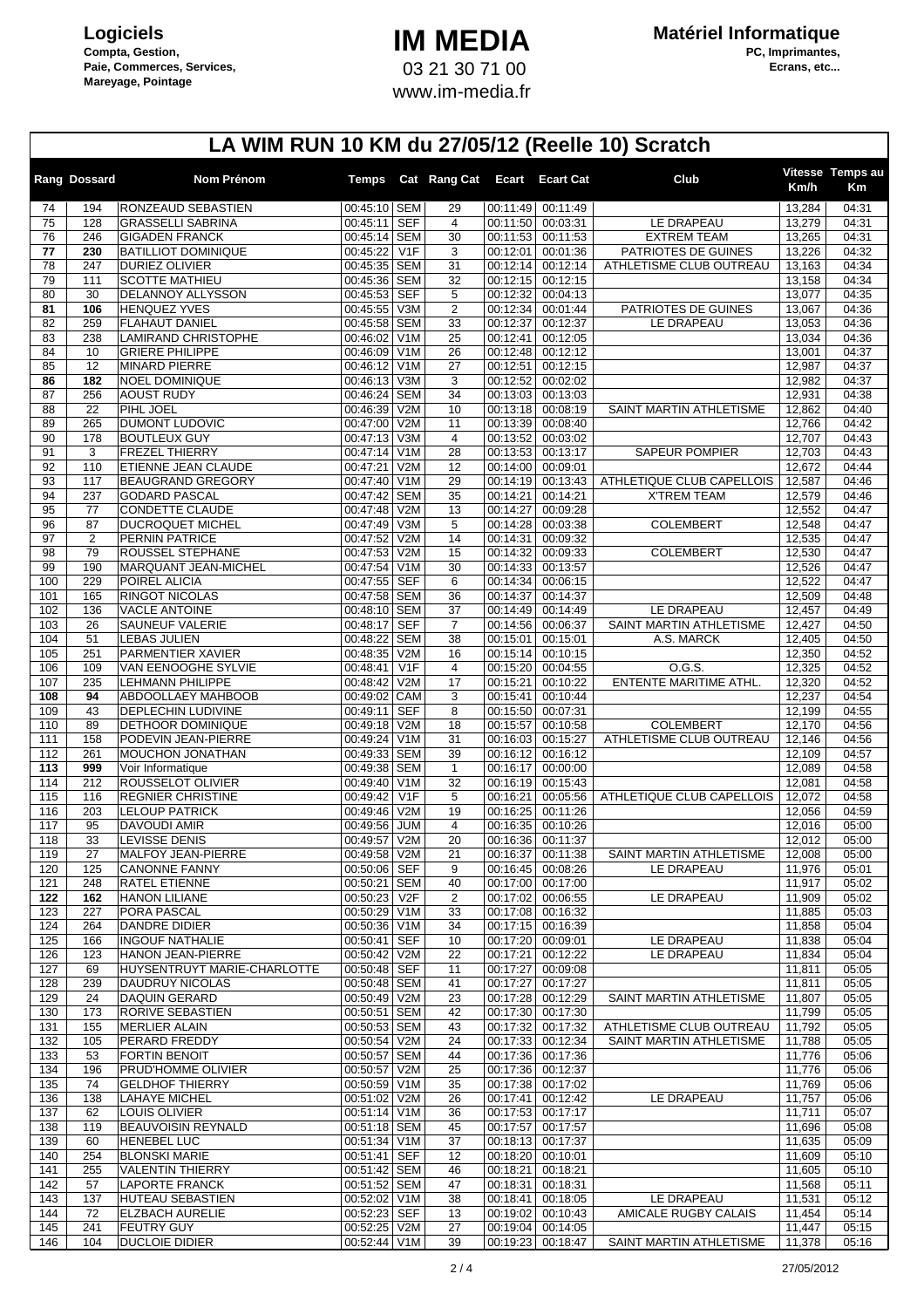## **IM MEDIA** 03 21 30 71 00 www.im-media.fr

|                 | Rang Dossard          | <b>Nom Prénom</b>                                   | Temps                        |                  | Cat Rang Cat Ecart   |                      | <b>Ecart Cat</b>     | Club                                        | Km/h             | Vitesse Temps au<br>Кm |
|-----------------|-----------------------|-----------------------------------------------------|------------------------------|------------------|----------------------|----------------------|----------------------|---------------------------------------------|------------------|------------------------|
| 147             | 50                    | <b>BIGOT MARIE-CHRISTINE</b>                        | 00:52:49                     | V <sub>2F</sub>  | 3                    | 00:19:28             | 00:09:21             | <b>OPALE TRAIL NATURE</b>                   | 11,360           | 05:17                  |
| 148             | 172                   | <b>GRENON ERIC</b>                                  | 00:53:07                     | V <sub>1</sub> M | 40                   | 00:19:46             | 00:19:10             | ENTENTE MARITIME ATHL.                      | 11,296           | 05:19                  |
| 149             | 224                   | <b>GRONIER EMILIE</b>                               | 00:53:09 SEF                 |                  | 14                   | 00:19:48             | 00:11:29             | SPORT EVASION DES 2 CAPS                    | 11,289           | 05:19                  |
| 150             | 96                    | <b>KARIMI FARHAD</b>                                | 00:53:12 SEM                 |                  | 48                   | 00:19:51             | 00:19:51             |                                             | 11,278           | 05:19                  |
| 151<br>152      | 240<br>281            | LAMIRAND CHRISTOPHE<br>MAILLARD JEAN-CHRISTOPHE     | 00:53:16<br>00:53:19 V1M     | V <sub>1</sub> M | 41<br>42             | 00:19:55<br>00:19:58 | 00:19:19<br>00:19:22 |                                             | 11,264<br>11,254 | 05:20<br>05:20         |
| 153             | 272                   | LELEU CATHERINE                                     | 00:53:26                     | V2F              | $\overline{4}$       | 00:20:05             | 00:09:58             |                                             | 11,229           | 05:21                  |
| 154             | 177                   | <b>THYOT RENAUD</b>                                 | 00:53:45 SEM                 |                  | 49                   | 00:20:24             | 00:20:24             |                                             | 11,163           | 05:22                  |
| 155             | 37                    | RENARD JACQUES                                      | 00:53:48 V2M                 |                  | 28                   | 00:20:27             | 00:15:28             |                                             | 11,152           | 05:23                  |
| 156             | 52                    | <b>MARIE PAUL</b>                                   | 00:53:49 SEM                 |                  | 50                   | 00:20:28             | 00:20:28             |                                             | 11,149           | 05:23                  |
| 157             | 102                   | PLOUVIN ARNAUD                                      | 00:53:50 V1M<br>00:53:52 SEM |                  | 43                   | 00:20:29             | 00:19:53             |                                             | 11,146           | 05:23                  |
| 158<br>159      | 90<br>28              | <b>CORNILLE VINCENT</b><br>MALVACHE DOMINIQUE       | 00:53:53 V1M                 |                  | 51<br>44             | 00:20:31<br>00:20:32 | 00:20:31<br>00:19:56 | <b>COLEMBERT</b><br>SAINT MARTIN ATHLETISME | 11,139<br>11,135 | 05:23<br>05:23         |
| 160             | 218                   | <b>HOSTIOU PIERRE</b>                               | 00:53:59 V2M                 |                  | 29                   | 00:20:38             | 00:15:39             |                                             | 11,115           | 05:24                  |
| 161             | 223                   | <b>GOBERVILLE ERIC</b>                              | 00:54:00 SEM                 |                  | 52                   | 00:20:39             | 00:20:39             |                                             | 11,111           | 05:24                  |
| 162             | 93                    | SHOOTER LYDIA                                       | 00:54:14 SEF                 |                  | 15                   | 00:20:53             | 00:12:34             |                                             | 11,063           | 05:25                  |
| 163             | 163                   | <b>MASSON LILIAN</b>                                | 00:54:15                     | V <sub>1</sub> M | 45                   | 00:20:54             | 00:20:18             |                                             | 11,060           | 05:26                  |
| 164             | 263                   | <b>GARENAUX DOMINIQUE</b>                           | 00:54:16 V3M                 |                  | 6                    | 00:20:55             | 00:10:05             |                                             | 11,057           | 05:26                  |
| 165<br>166      | 271<br>25             | <b>BONNEL PASCAL</b><br><b>EVRARD JACQUES</b>       | 00:54:16 V1M<br>00:54:17     | V3M              | 46<br>$\overline{7}$ | 00:20:55<br>00:20:56 | 00:20:19<br>00:10:06 | SAINT MARTIN ATHLETISME                     | 11,057<br>11,053 | 05:26<br>05:26         |
| 167             | 180                   | PACCOU ALAIN                                        | 00:54:25                     | V <sub>1</sub> M | 47                   | 00:21:04             | 00:20:28             |                                             | 11.026           | 05:27                  |
| 168             | 142                   | <b>BRIZZI ERIC</b>                                  | 00:54:33 SEM                 |                  | 53                   | 00:21:12             | 00:21:12             |                                             | 10,999           | 05:27                  |
| 169             | 129                   | PERROT FRANCOIS                                     | 00:54:35 JUM                 |                  | 5                    | 00:21:14             | 00:15:05             | LE DRAPEAU                                  | 10,992           | 05:28                  |
| 170             | 101                   | <b>HENQUEZ VIRGINIE</b>                             | 00:54:37                     | V1F              | 6                    | 00:21:16             | 00:10:51             | PASS'RUNNING                                | 10,986           | 05:28                  |
| 171             | 242                   | <b>DEVILLIERS GENEVIEVE</b><br><b>CRETON JULIEN</b> | 00:54:40                     | V <sub>2F</sub>  | 5                    | 00:21:19<br>00:21:21 | 00:11:12             |                                             | 10,976           | 05:28                  |
| 172<br>173      | $\overline{4}$<br>268 | <b>DEMAY JEAN-FRANCOIS</b>                          | 00:54:42 SEM<br>00:54:58 V2M |                  | 54<br>30             | 00:21:37             | 00:21:21<br>00:16:38 |                                             | 10,969<br>10,916 | 05:28<br>05:30         |
| 174             | 167                   | FIN CORALINE                                        | 00:55:06 JUF                 |                  | $\mathbf{1}$         | 00:21:45             | 00:00:00             | <b>SPORT PLUS</b>                           | 10,889           | 05:31                  |
| $\frac{175}{2}$ | 41                    | <b>MAGNIER BEATRICE</b>                             | 00:55:21                     | V2F              | 6                    | 00:22:00             | 00:11:53             | LE DRAPEAU                                  | 10,840           | 05:32                  |
| 176             | 215                   | POURCHEZ RODOLPHE                                   | 00:55:38 SEM                 |                  | 55                   | 00:22:17             | 00:22:17             |                                             | 10,785           | 05:34                  |
| 177             | 219                   | CARUSO GERARD                                       | 00:55:49 V2M                 |                  | 31                   | 00:22:28             | 00:17:29             |                                             | 10,749           | 05:35                  |
| 178             | 232                   | <b>BOUSSEMAERE THOMAS</b>                           | 00:55:50 SEM                 |                  | 56                   | 00:22:29             | 00:22:29             |                                             | 10,746           | 05:35                  |
| 179<br>180      | 121<br>192            | <b>FOSSEUX JOEL</b><br><b>BINET JEAN-LUC</b>        | 00:55:59 V1M<br>00:56:01     | V <sub>1</sub> M | 48<br>49             | 00:22:38<br>00:22:40 | 00:22:02<br>00:22:04 |                                             | 10,717<br>10,711 | 05:36<br>05:36         |
| 181             | 15                    | <b>FOURCROY FANNY</b>                               | 00:56:14 SEF                 |                  | 16                   | 00:22:53             | 00:14:34             |                                             | 10,670           | 05:37                  |
| 182             | 206                   | MANCHUELLE STEPHANE                                 | 00:56:17                     | V <sub>1</sub> M | 50                   | 00:22:56             | 00:22:20             |                                             | 10,660           | 05:38                  |
| 183             | 146                   | <b>BRUNET THOMAS</b>                                | 00:56:18 SEM                 |                  | 57                   | 00:22:57             | 00:22:57             | ATHLETISME CLUB OUTREAU                     | 10,657           | 05:38                  |
| 184             | 999                   | Voir Informatique                                   | 00:56:27                     | <b>SEM</b>       | 2                    | 00:23:06             | 00:06:49             |                                             | 10,629           | 05:39                  |
| 185<br>186      | 58<br>280             | ETCHEPARE JEAN-PHILIPPE<br><b>LEMPEREUR MAXENCE</b> | 00:56:33 SEM<br>00:56:39 CAM |                  | 58<br>$\overline{4}$ | 00:23:12<br>00:23:18 | 00:23:12<br>00:18:21 |                                             | 10,610<br>10,591 | 05:39<br>05:40         |
| 187             | 147                   | <b>CATTELIN CELIA</b>                               | 00:56:39 SEF                 |                  | 17                   | 00:23:18             | 00:14:59             | ATHLETISME CLUB OUTREAU                     | 10,591           | 05:40                  |
| 188             | 209                   | <b>TIERTANT HELENE</b>                              | 00:56:43                     | V <sub>1</sub> F | $\overline{7}$       | 00:23:22             | 00:12:57             |                                             | 10,579           | 05:40                  |
| 189             | 81                    | MAZOUAT CAMILLE                                     | 00:56:46                     | <b>SEF</b>       | 18                   | 00:23:25             | 00:15:06             | <b>COLEMBERT</b>                            | 10,570           | 05:41                  |
| 190             | 92                    | <b>BIASSE MARIE-ODILE</b>                           | 00:56:46                     | V <sub>1</sub> F | 8                    | 00:23:25             | 00:13:00             | <b>COLEMBERT</b>                            | 10,570           | 05:41                  |
| 191             | 226                   | SOUFFLET YOAN                                       | 00:56:47                     | <b>SEM</b>       | 59                   | 00:23:26             | 00:23:26             |                                             | 10,566           | 05:41                  |
| 192<br>193      | 73<br>231             | <b>CHARPENTIER CECILE</b><br><b>MORIN VINCENT</b>   | 00:56:47<br>00:57:03 V1M     | <b>SEF</b>       | 19<br>51             | 00:23:26<br>00:23:42 | 00:15:07<br>00:23:06 | AMICALE RUGBY CALAIS                        | 10,566<br>10,517 | 05:41<br>05:42         |
| 194             | 243                   | <b>BUTEL JEAN-PIERRE</b>                            | 00:57:15 V2M                 |                  | 32                   | 00:23:54             | 00:18:55             |                                             | 10,480           | 05:44                  |
| 195             | 267                   | <b>D'HEM PIERRE</b>                                 | 00:57:21 V1M                 |                  | 52                   | 00:24:00             | 00:23:24             |                                             | 10.462           | 05:44                  |
| 196             | 11                    | MINARD NATHALIE                                     | 00:57:23 V1F                 |                  | 9                    | 00:24:02             | 00:13:37             |                                             | 10,456           | 05:44                  |
| 197             | 5                     | LEVISSE GUY                                         | 00:57:58 V2M                 |                  | 33                   | 00:24:37             | 00:19:38             |                                             | 10,351           | 05:48                  |
| 198<br>199      | 6<br>75               | <b>LEVISSE REMI</b><br>VAN DEN NESTE JEAN-JACQUES   | 00:57:58 V2M<br>00:58:00 V3M |                  | 34<br>8              | 00:24:37             | 00:19:38<br>00:13:49 |                                             | 10,351<br>10,345 | 05:48<br>05:48         |
| 200             | 16                    | LEPRETRE JULIEN                                     | 00:58:02 SEM                 |                  | 60                   | 00:24:39<br>00:24:41 | 00:24:41             |                                             | 10,339           | 05:48                  |
| 201             | 269                   | <b>BONNEL ISABELLE</b>                              | 00:58:36 V1F                 |                  | 10                   | 00:25:15             | 00:14:50             |                                             | 10,239           | 05:52                  |
| 202             | 157                   | PALFRAY MARTINE                                     | 00:58:36                     | V <sub>2</sub> F | $\overline{7}$       | 00:25:15             | 00:15:08             | ATHLETISME CLUB OUTREAU                     | 10,239           | 05:52                  |
| 203             | 7                     | <b>BOUGARD SYLVIE</b>                               | 00:58:39                     | V <sub>1</sub> F | 11                   | 00:25:18             | 00:14:53             |                                             | 10,230           | 05:52                  |
| 204             | 199                   | CALLENS JEAN-FRANCOIS                               | 00:59:08 V1M                 |                  | 53                   | 00:25:47             | 00:25:11             |                                             | 10,147           | 05:55                  |
| 205<br>206      | 273<br>130            | <b>DUPUREUR EMMANUEL</b><br><b>CARDON FRANCK</b>    | 00:59:16 V1M<br>00:59:31 V1M |                  | 54<br>55             | 00:25:55<br>00:26:10 | 00:25:19<br>00:25:34 | LE DRAPEAU                                  | 10,124<br>10,081 | 05:56<br>05:57         |
| 207             | 48                    | <b>SCHILLE STEPHANIE</b>                            | 00:59:36 SEF                 |                  | 20                   | 00:26:15             | 00:17:56             |                                             | 10,067           | 05:58                  |
| 208             | 45                    | <b>ELMERICH JULIETTE</b>                            | 00:59:41 SEF                 |                  | 21                   | 00:26:20             | 00:18:01             |                                             | 10,053           | 05:58                  |
| 209             | 32                    | DEGRYSE CORALIE                                     | 00:59:46 SEF                 |                  | 22                   | 00:26:25             | 00:18:06             |                                             | 10,039           | 05:59                  |
| 210             | 275                   | DUFEUTRELLE ALEXANDRE                               | 00:59:47 SEM                 |                  | 61                   | 00:26:26             | 00:26:26             |                                             | 10,036           | 05:59                  |
| 211             | 42<br>103             | <b>MAILLARD NADINE</b>                              | 00:59:53 V2F<br>01:00:02 V1M |                  | 8                    | 00:26:32             | 00:16:25             | LE DRAPEAU<br>SAINT MARTIN ATHLETISME       | 10,019<br>9,994  | 05:59                  |
| 212<br>213      | 59                    | SIABAS JEAN-MICHEL<br><b>HEMBERT GREGORE</b>        | 01:00:03 SEM                 |                  | 56<br>62             | 00:26:41<br>00:26:42 | 00:26:05<br>00:26:42 |                                             | 9,992            | 06:00<br>06:00         |
| 214             | 274                   | <b>ROBIN BENOIT</b>                                 | 01:00:13 SEM                 |                  | 63                   | 00:26:52             | 00:26:52             |                                             | 9,964            | 06:01                  |
| 215             | 202                   | DASSONNEVILLE SYLVAIN                               | $\overline{01:00:19}$ SEM    |                  | 64                   | 00:26:58             | 00:26:58             |                                             | 9,947            | 06:02                  |
| 216             | 120                   | <b>AGEZ DAVID</b>                                   | 01:00:34 V1M                 |                  | 57                   | 00:27:13             | 00:26:37             |                                             | 9,906            | 06:03                  |
| 217             | 999                   | Voir Informatique                                   | 01:00:34 SEM                 |                  | 3                    | 00:27:13             | 00:10:56             |                                             | 9,906            | 06:03                  |
| 218<br>219      | 98<br>97              | <b>LIGNIER MARC</b><br><b>BETAZ FRANCK</b>          | 01:00:38 V1M<br>01:00:38 SEM |                  | 58<br>65             | 00:27:17             | 00:26:41<br>00:27:17 |                                             | 9,896<br>9,896   | 06:04<br>06:04         |
|                 |                       |                                                     |                              |                  |                      | 00:27:17             |                      |                                             |                  |                        |